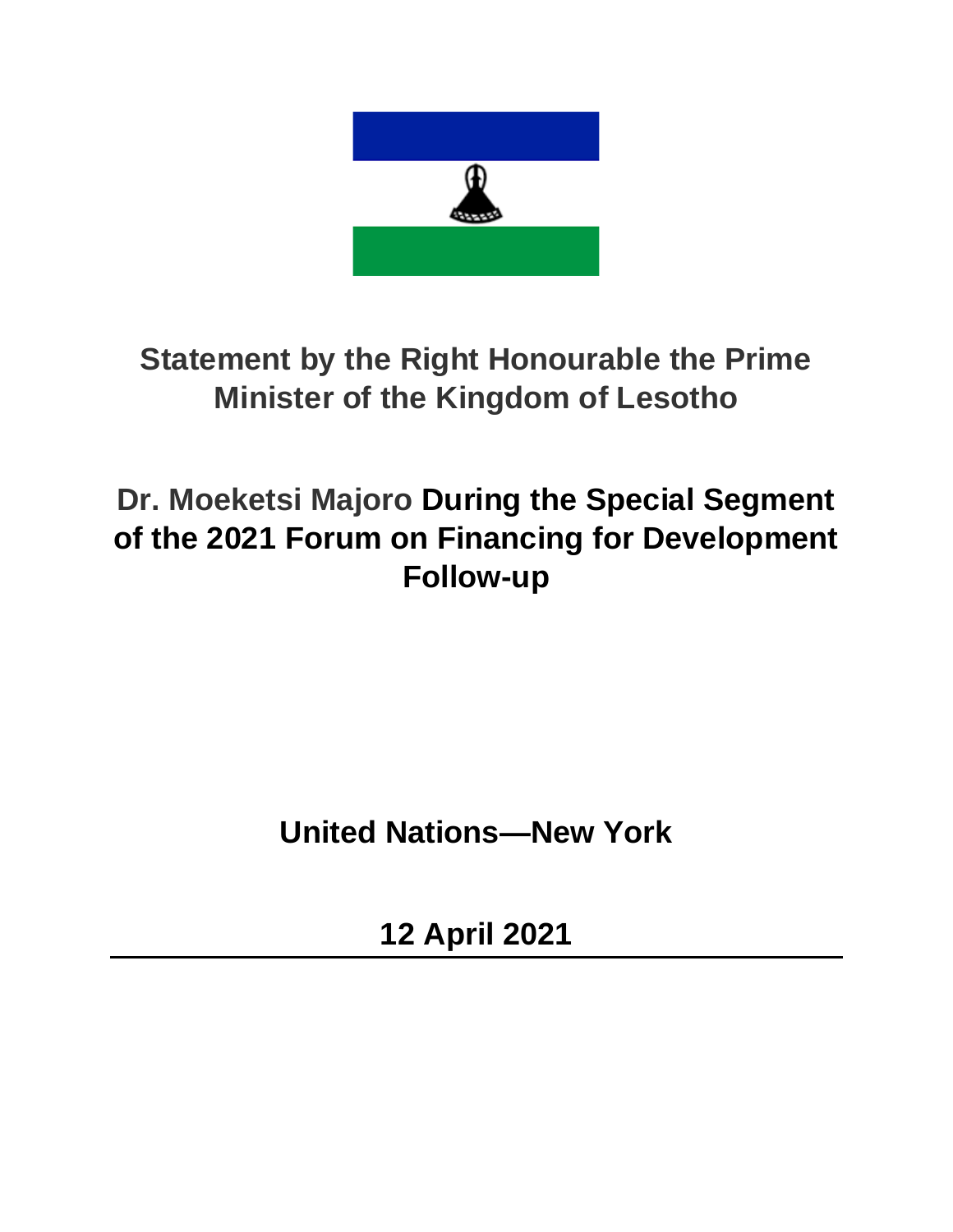## **Mr. President, Excellencies, Ladies, and Gentlemen,**

Let me at the outset take this opportunity to convey greetings from the Kingdom of Lesotho. As we are all aware, the negative impact of the COVID-19 pandemic on countries' socio-economic balance sheets is of an unprecedented magnitude. It has slowed down economic growth, depleted personal savings, disrupted daily livelihood pursuits, raised national debt levels, and increased costs of health care, amongst others. At the global level, the pandemic has reversed the gains made on sustainable development goals.

It is now incumbent on global political and business leadership to re-invest in sustainable and inclusive recovery strategies to accelerate progress towards the full implementation of the 2030 Agenda, which is now only a short nine years away.

The discovery of Covid-19 vaccines has given hope across the globe that the coronavirus can be defeated, and that normalcy can be restored to our economies. However, fears by many that inequities would undermine accessibility to vaccines, hence the establishment of the COVAX initiative, have now come to pass. Several wealthy countries and regions have rushed to secure vaccines for themselves, while a more equitable distribution based on the principle of inclusivity would have contributed far more to an expedited recovery in the world economy. In a world of scarcity, a globally determined distribution strategy would have served us better. **That said, efforts must still be made to reach all populations everywhere at the earliest.**

1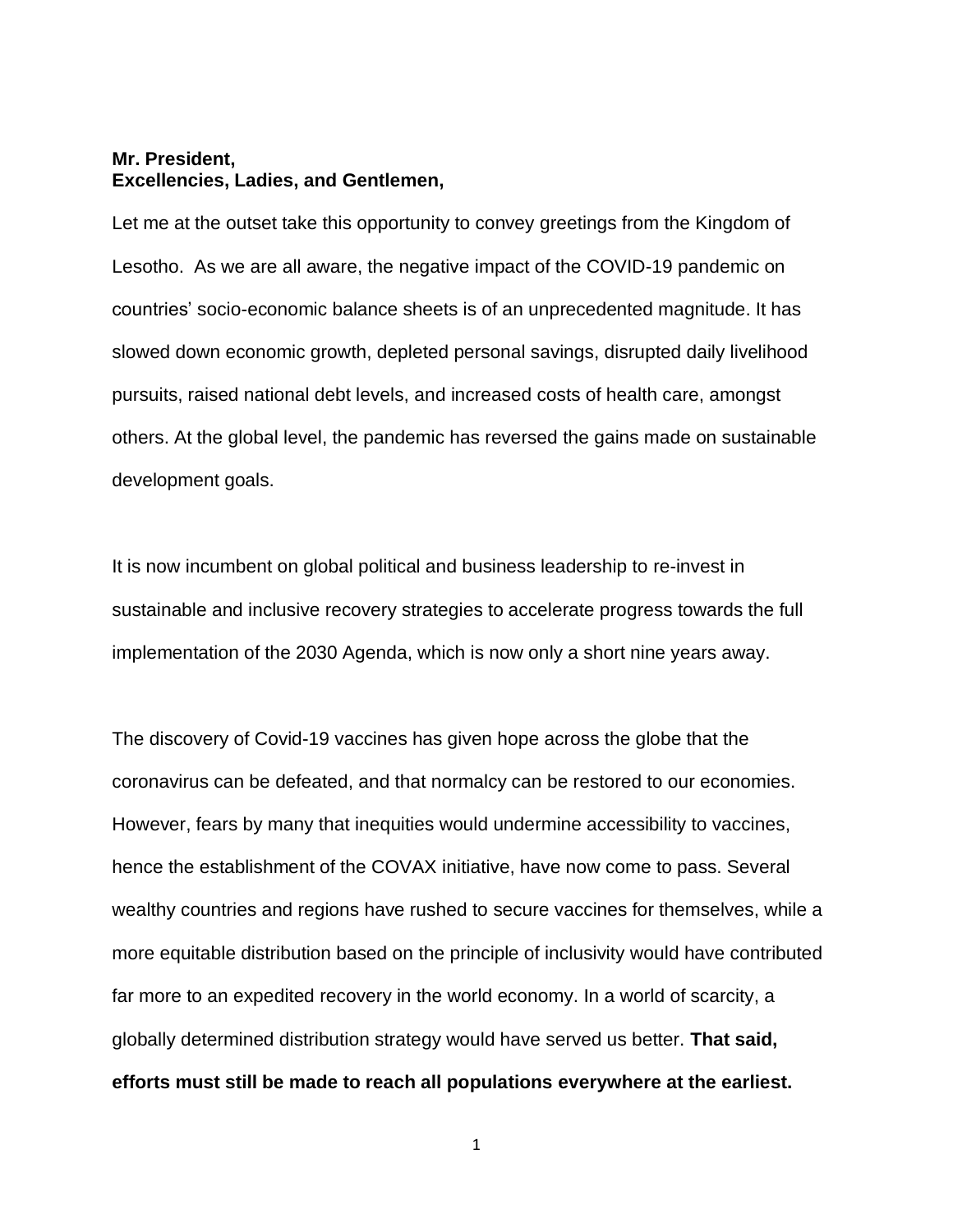Mr President, the world needs a sustainable, inclusive, and resilient recovery from the downturn caused by the virus and other global shocks. **The COVAX initiative, which aims to secure a wider and fairer distribution of vaccines across the globe, requires our full support.** As the impacts of Covid 19 have piled up on top of the effects of climate change as well as inadequate infrastructure, it is critically important that the donor community further increases its level of official development assistance until when poverty has been eliminated.

The debt relief process remains an unfinished business. Not only are there still a few countries from the previous round including Zimbabwe and Sudan that must still be considered for debt relief, **many of the HIPCs that received relief earlier have relapsed due to the unavoidable need to provide infrastructure amid lack of additional resources for that purpose.** The bout of current elevated indebtedness amongst LICs is a direct result of borrowing for providing infrastructure and fighting Covid-19, coupled with lack of debt-free resources. Lesotho would therefore like to encourage all international creditors; both commercial and private, to take bolder action to suspend debt repayments, apply debt cancellation and moratoria and provide additional resources for supporting economic growth.

In this respect, Lesotho would like to echo the call for more FDI to support trade capacity, employment, and growth. The pandemic-driven sluggishness of demand as well as supply-side disruptions, due to lockdowns and cross-border restrictions, have

2